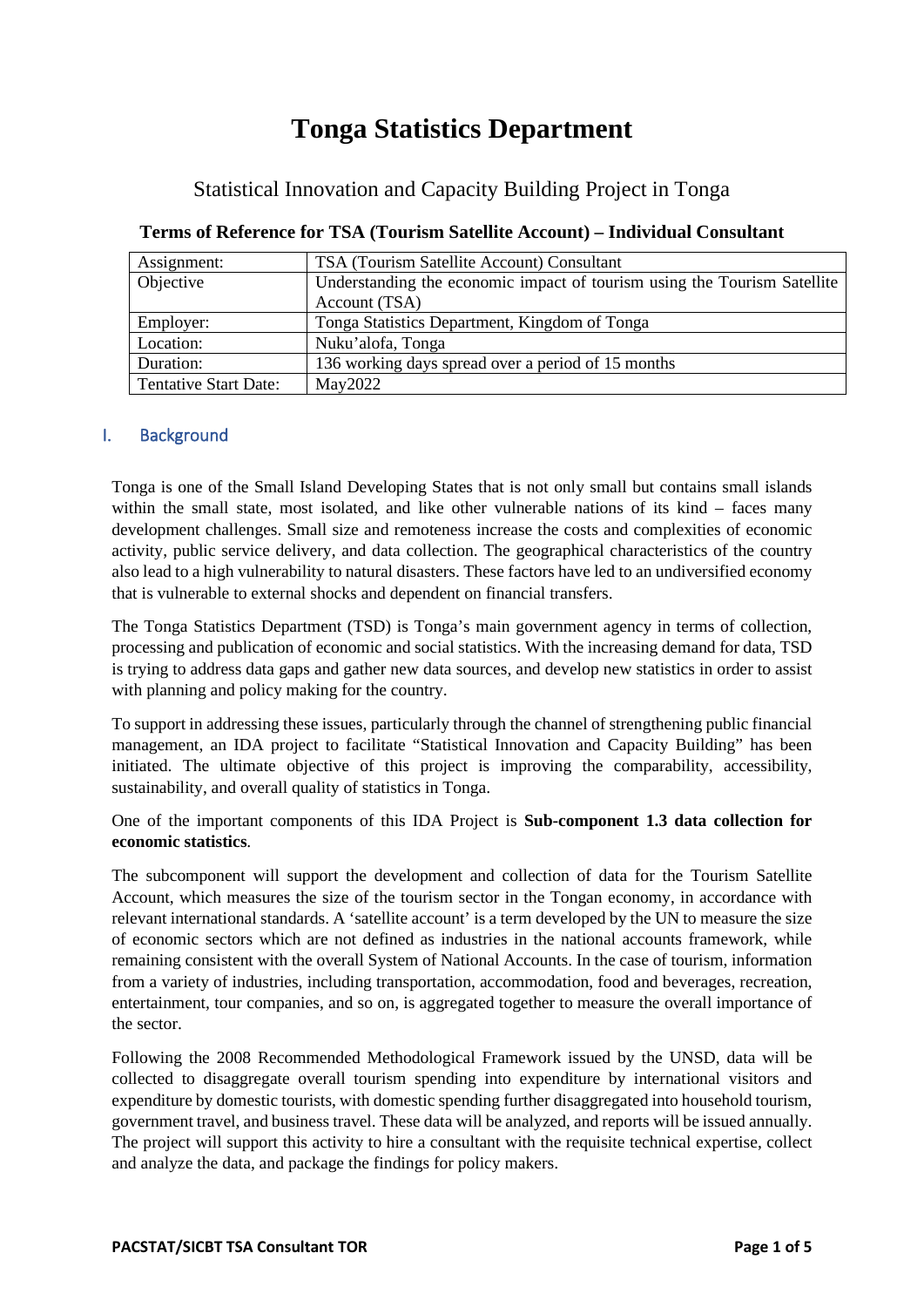Two major challenges facing tourism policy-makers, statisticians and researchers are : (i) how to present a rational, universally acceptable and technically sound definition of the tourism sector within clearly delineated boundaries; and (ii) how to more precisely measure the economic value-added and impact of the tourism sector. These challenges derive from the fact that the 'tourism industry' or the group of industries identified in the tourism sector does not exist as a distinct entity in the traditional national accounts or national statistical system. Consequently, the value added of the tourism sector has been consistently underestimated in traditional income accounting. One of the biggest limitations in the tourism sector is the absence of a reliable, thorough and internationally uniform statistical database from which one could measure the full economic impact of tourism.

The Tourism Satellite Account (TSA) initiated in the year 2000 by the United Nations World Tourism Organization (UNWTO) is a statistical accountant framework in the field of tourism and measures the goods and services according to international standards of concepts, classifications and definitions which allow valid comparisons from country to country in a consistent manner. A complete TSA contains detailed production accounts of the tourism industry and their linkages to other industries, employment, capital formation and additional non-monetary information on tourism.

**Tourism Satellite Account (TSA) Background**: Unlike other sectors in the economy, tourism activities and contribution to the national economy cannot be measured using standard economic methods.

TSA is a unique tool now available to policymakers in many countries to document the contributions of tourism to national economies. The TSA sets the international standard for measuring the role and contribution of tourism to an economy. By using this standard each TSA is constructed in precisely the same way, making the measurement of tourism activity consistent and comparable across states, countries and industries.

TSA helps sound planning, targeted strategies and short- and long-term planning.

# II. Objective of the Assignment

Tonga Statistics Department (TSD) is looking to recruit a TSA consultant in addition to the RA to handle the TSA project in conducting of the following work and to support "data collection for economics statistics" projects.

TSA consultant is required to:

- 1. Identify inter-related areas and data, areas to include tourism accommodation, visitor expenditures, transportation (regional, international and domestic), food & beverages, handicraft industry, entertainment/cultural activities for tourists, economic linkages to other industries such as the Agricultural sector.
- 2. Establish and design appropriate TSA method of measuring direct economic contributions of tourism consumption to a national economy consists of unique set of interrelated tables.
- 3. Conduct workshop with stakeholders (either face-to-face in Tonga or through Zoom meeting), mid to late July in Nuku'alofa. Objectives of this workshop meeting are to give an update as well as outline work areas/scope and depth to be carried.
- 4. Complete all deliveries as noted in III Scope of services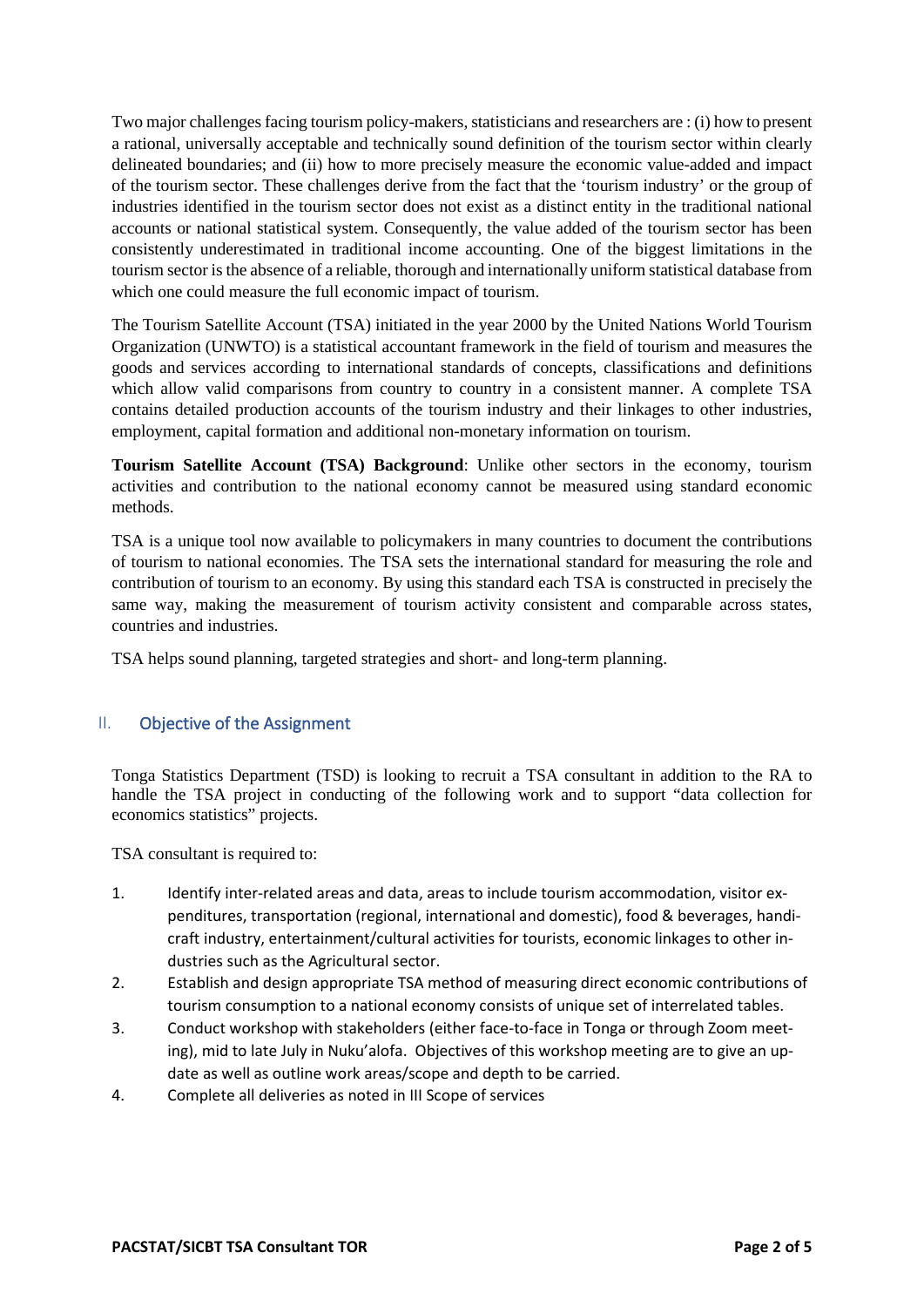# III. Scope of Services

# Phase 1. Commencement date: May 2022-April 2023

### **May-June 2022: Consultancy services**

- Desk research.
- Literature and Industry review of TSA frameworks in other economies and of similar size to Tonga's economy and tourism industries.
- Review with the Tonga Statistics, Tonga Tourism and other department and agencies, on current data and resources available in these areas

### **Submit preliminary report early July 2022. (Report 1)**

# **June-August 2022: Consultancy services**

- Identification of inter-related areas and data. Areas to include tourism accommodation, visitor expenditures, transportation (regional, international and domestic), Food & Beverages, handicraft industry, entertainment/cultural activities for tourists, economic linkages to other industries such as the Agricultural sector.
- Establish appropriate TSA method of measuring direct economic contributions of tourism consumption to a national economy consists of unique set of interrelated tables.
- Conduct workshop with stakeholders (either face-to-face in Tonga or through Zoom meeting), mid to late July in Nuku'alofa. Objectives of this workshop meeting are to give an update as well as outline work areas/scope and depth to be carried.

### **August 2022 Nuku'alofa workshop**

### **August- October 2022: Consultancy services**

- Drafting of proposed Tonga TSA Framework.
- Identification of inter-related Tables and data. Areas to include: (Design and development of surveys and data mining processes).
- Design and develop appropriate structured Questionnaires for each area:
- Tourism accommodation tables.
- Visitor expenditures format and recommended tables.

### **(Submit Report 2)-late October 2022**

### **November 2022- April 2023: Consultancy services:**

- Design and develop appropriate structured Questionnaires/Surveys for the following areas:
- Transportation (regional, international and domestic) data and tables' format).
- Food & Beverages expenditures and tables/data.
- Handicraft industry expenditures pattern.
- Entertainment/cultural activities for tourists' expenditures and data/pattern.
- Cruise ship economic impact study
- Economic linkages to other industries such as the Agricultural sector.
- Other areas to be identified.

**Conduct new surveys (to be jointly administered by Tonga Statistics and Tonga Tourism) using latest new data collection**

### **(Report 3: April 2023)**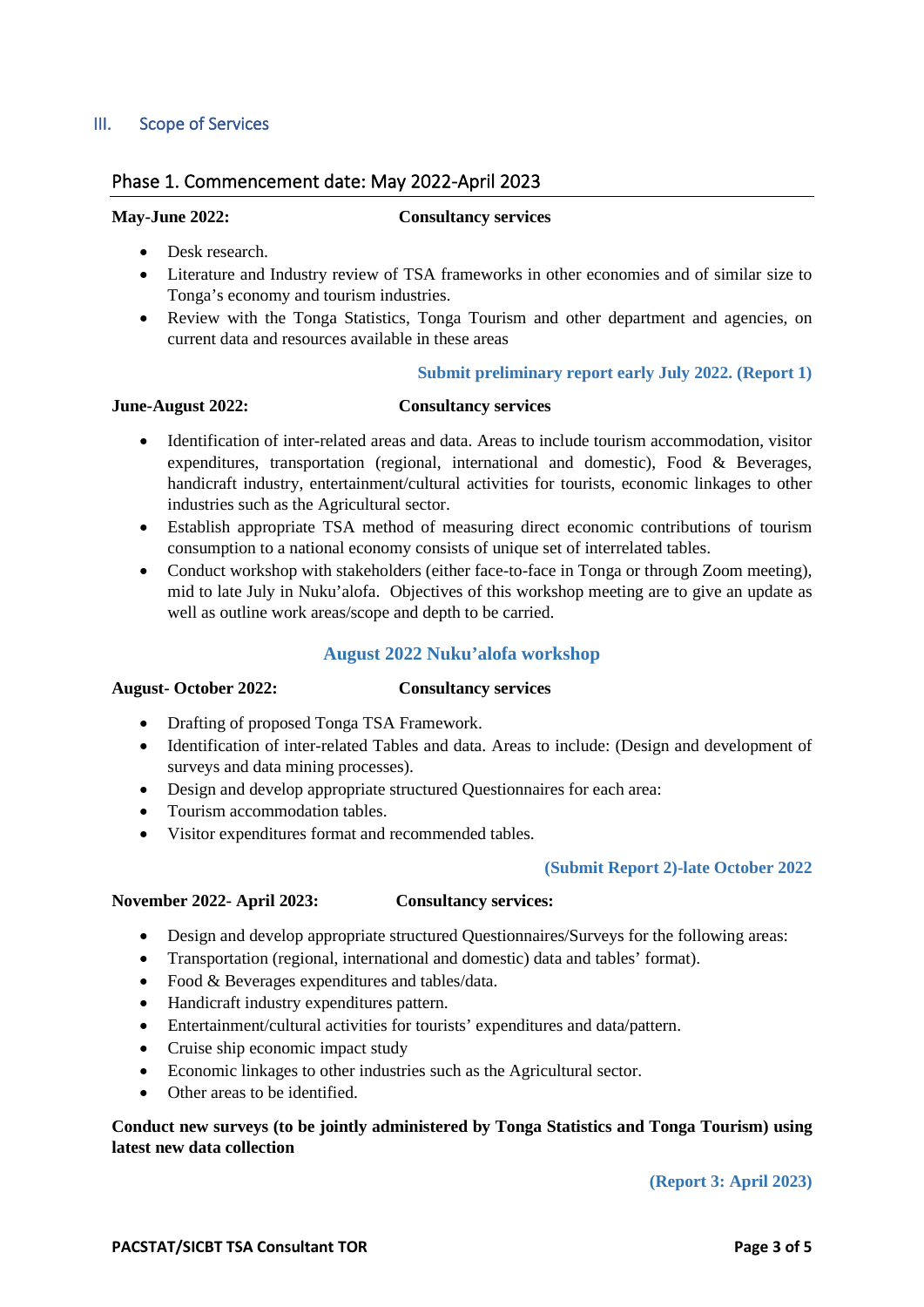# Phase 2: May 2023- July 2023

• Consultancy services will continue to identify tourism impacts and linkages information as well as to implement surveys during Phase 2 as from May 2022 to April 2023. The expected outcomes from these surveys include cruise ship economic impact studies; accommodation surveys, transportation, economic impact of the handicraft industry, employment in the tourism industry, whale watch economic impacts and other studies deemed necessary for a more complete ongoing TSA for Tonga.

### **(Report 4: July 2023)**

# IV. Institutional and Organization Arrangements

The TSA Consultant will be hired by The TSD and will be posted in the TSD, where office space and facilities will be provided. The TSA Consultant is expected to reside in Nuku'alofa, Tonga. Some flexibility to accommodate previous or ongoing commitments and the current Covid-19 situation may be provided to the successful candidate. The TSA Consultant will be serving in country (Tonga) as well as remotely. The TSA Consultant will report to the Government Statistician (GS) or whomever the GS has delegated to be responsible officer for the TSA Consultant. The GS or assigned officer will act as coordinator of the TSA Consultant in a task supervisory capacity.

### V. Selection Criteria - Desired Skills, Qualifications and Experience

The following expertise and level of experience is required of the TSA Consultant:

- Master's degree or PhD in economics, statistics or other related field
- At least Six years of professional experience for a Master's degree holder or Two years' professional experience for a PhD holder in similar assignments
- Advanced Experience in work related to Tourism industry of Tonga;
- Experience with planning, implementing, and managing of survey relevant for TSA;
- Experience with microdata analysis using any statistical software
- Excellent verbal and written communication skills in English;
- Strong management skills in a diverse (cultural and technical) work environment;
- Experience working with development partners such as WB, ADB, and DFAT would be an advantage.

### **Scoring**

CVs of eligible candidates that meet the minimum requirements will be scored according to the following criteria:

| Criteria                                                                                                                                                   | Maximum score |
|------------------------------------------------------------------------------------------------------------------------------------------------------------|---------------|
| 1) General qualifications (general education, training, and experi-<br>ence):                                                                              | 20            |
| 2) Adequacy for the Assignment (relevant education, training, expe-<br>rience in the sector/similar assignments)                                           | 60            |
| 3) Management skills in a diverse (cultural and technical) work envi-<br>ronment and Experience working with development partners such as<br>WB, ADB, DFAT | 20            |